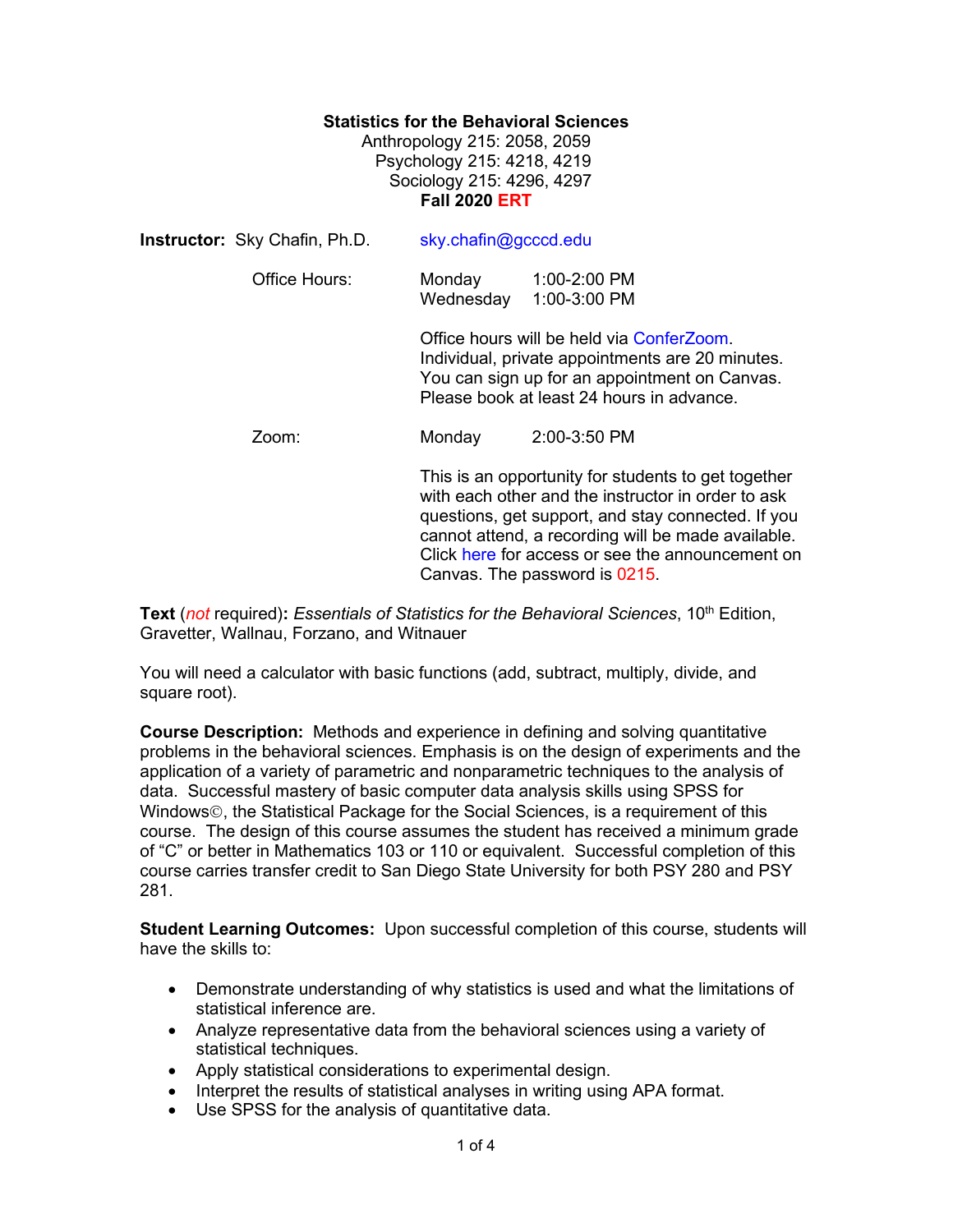**Class Format:** This class will be ALL online, using [CANVAS.](https://gcccd.instructure.com/) There will be NO assignments or meetings on campus.

**Online Support:** Please use the resources for online learning [here.](https://www.grossmont.edu/canvas/students/) If you have technical questions or issues, please call the Instructional Computing Services help desk at (619) 644-7742.

**Attendance:** Attendance is based upon your regular completion of assignments. Students who fail to log in and actively participate in the class for one week or more may be dropped from the class.

It is your responsibility to add, drop, or withdraw on or before the deadlines stated in the class schedule.

**Classroom Decorum and Student Responsibilities:** Your questions, ideas, and insights are welcomed and encouraged. However, students are expected to respect the values, beliefs, and rights of others in the classroom. You are expected to abide by the Grossmont College student code of conduct and may not interfere with other students' opportunities to learn. Violations will be referred to the appropriate authorities.

**Academic Integrity:** Don't be a cheater. In short, academic integrity means that your work is YOUR WORK and that you give credit to anything that is not your work. The penalty for cheating is 0 points for the assignment. The penalty for repeat offenses will be a referral to the Associate Dean of Student Affairs.

**Accommodations for Students with Disabilities:** Students with disabilities who may need accommodation in this class are encouraged to notify the instructor and contact the Accessibility Resource Center (ARC) early in the semester so that reasonable accommodations may be implemented as soon as possible. Students may contact ARC in person in Room 110 or by phone at (619) 644-7112 (voice) or (619) 644-7119 (TTY for deaf).

**Supervised Tutoring Referral:** Students are referred to enroll in the following supervised tutoring courses if the service indicated will assist them in achieving or reinforcing the learning objectives of this course:

IDS 198, Supervised Tutoring to receive tutoring in general computer applications in the LTRC; English 198W, Supervised Tutoring for assistance in the English Writing Center (70-119); and/or IDS 198T, Supervised Tutoring to receive one-on-one tutoring in academic subjects in the Tutoring Center (70-229, 644-7387).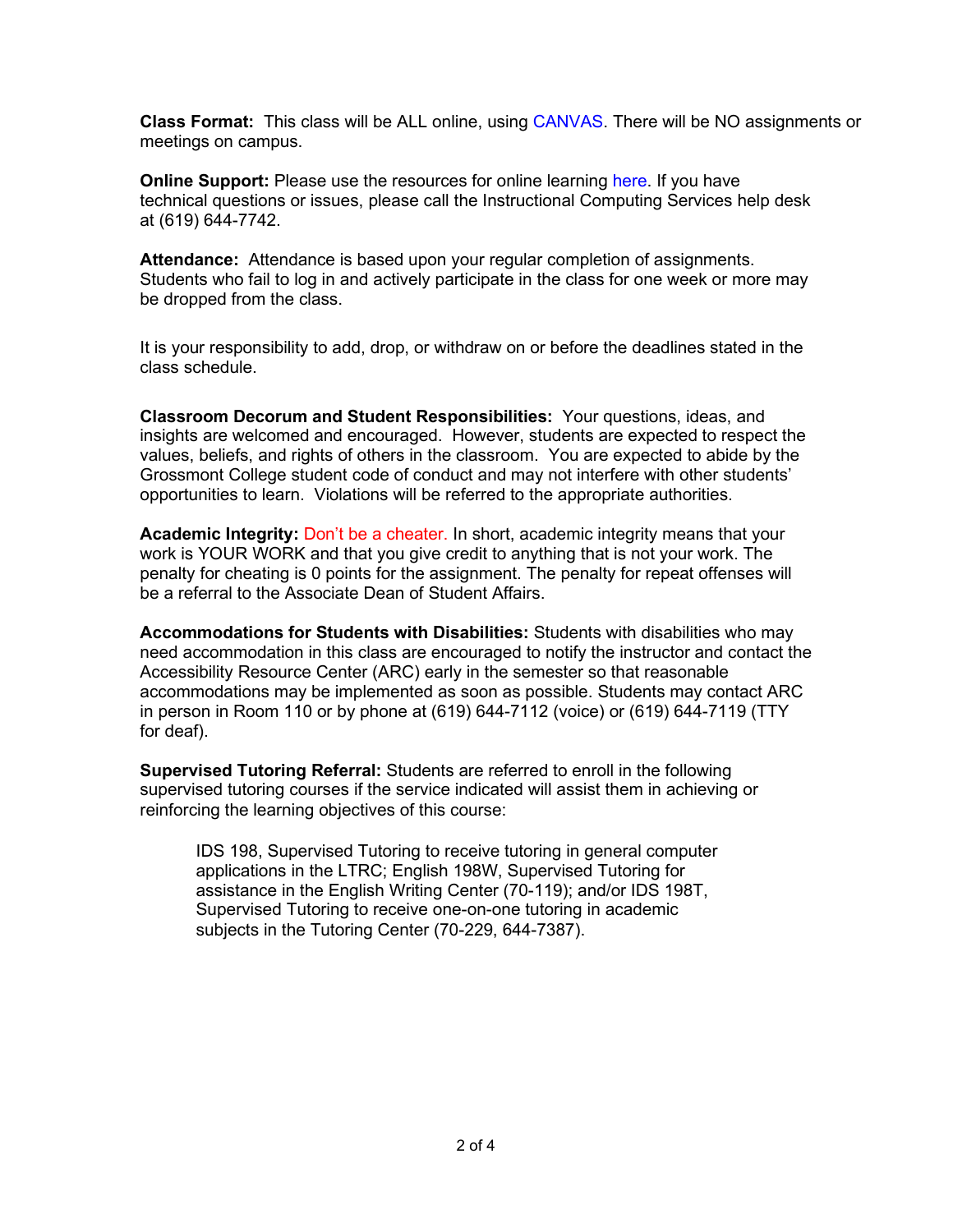**Homework:** Homework will be assigned each week. Homework is due on Mondays by 2:00 PM (due dates are on Canvas). Because I will go over the answers to the homework in our weekly Zoom meeting, *NO late homework will be accepted.* Each homework assignment will be worth 1% of your grade. Your lowest score will be dropped.

It is also to your benefit to work problems from the book --- the answers to the odd-numbered questions are in the back of the book.

**Examinations:** There will be 4 exams. The first will be worth 10% of your grade, the second will be worth 15%, the third will be worth 20%, and the fourth (the final) will be worth 25%. The final will be cumulative --- you will be responsible for material from the entire course.

There are two reasons for having the first exam worth less than the second, the second exam worth less than the third, and so on. First, statistics builds upon itself. While neither the second nor third exams will be cumulative, you will need to understand material from the first exam in order to answer questions on the second, and understand material from the first and second exams in order to answer questions on the third. Second, since the first exam is worth the least, you will have an opportunity to become familiar with the testing format, without risking a large percentage of your grade.

If you do better on the final than you did on one of the previous exams (excluding the SPSS exam), your score on the final will replace your lowest score*. If you do not take an exam, this option will go into effect, unless PRIOR arrangements have been made.* 

The remaining 15% of your grade will be determined by your mastery of basic computer data analysis skills using SPSS for Windows©, the Statistical Package for the Social Sciences.

**Grading:** Plus/minus grades will be assigned.

- 5% Class Participation
- 10% Homework
- 10% Exam I
- 15% Exam II
- 20% Exam III
- 15% SPSS
- 25% Final

**Please do not request special favors regarding your grade.** I realize that being only a few points away from a letter grade change seems arbitrary, and perhaps unnecessarily harsh. However, I don't make special, private deals with individual students. If I give even one point to one student to improve his or her grade, I must (logically and morally) give the same one point to all students. If I added a point, then the next student who is "one point away" would have a similar complaint.